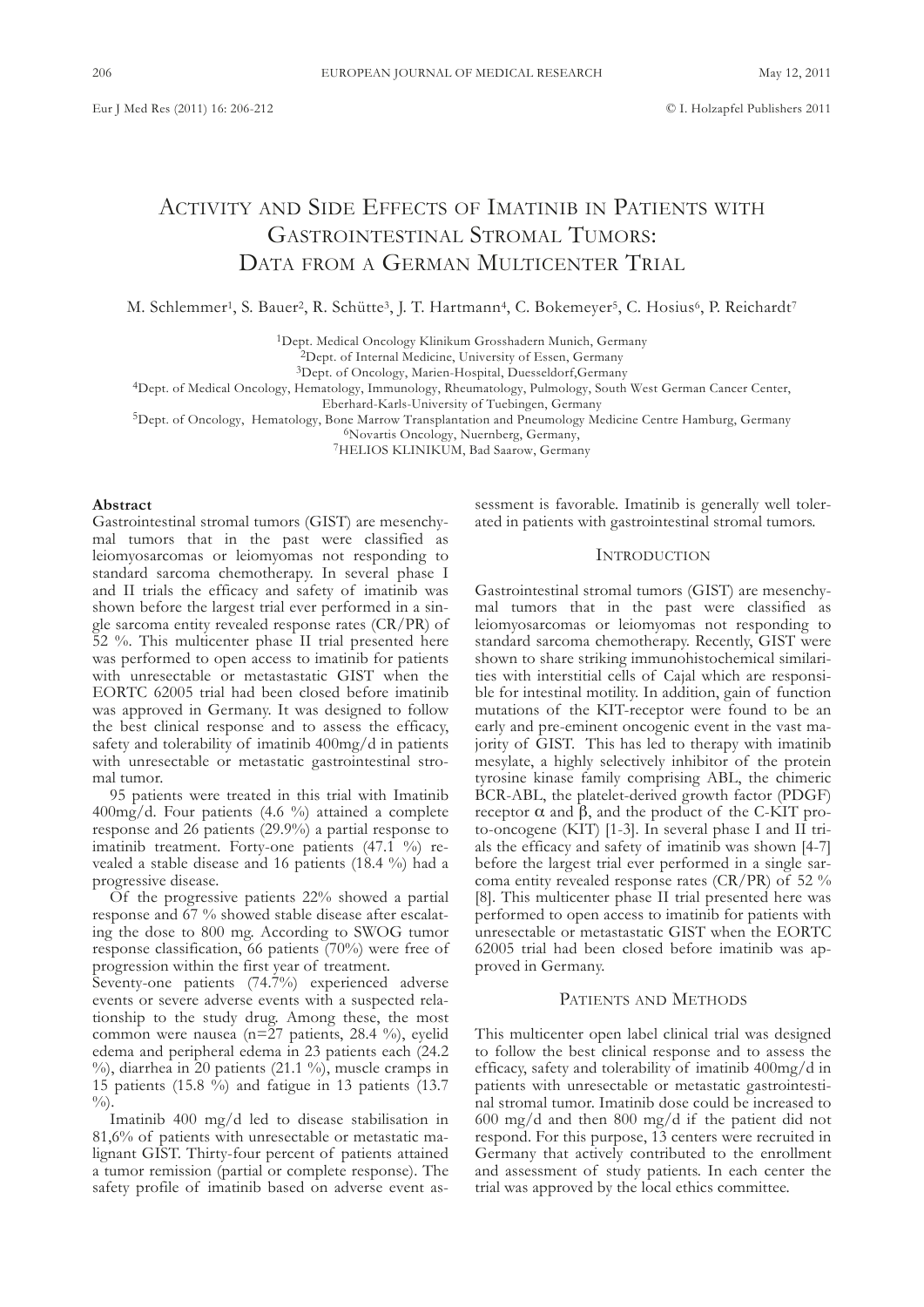Patients had to be 18 years of age with documented histological diagnosis of unresectable or metastatic GIST expressing C-KIT (CD117). Lesions had to be measurable as defined by Southwestern Oncology Group Solid Tumor Response Criteria. Analysis of the efficacy analyzable population was considered primary for this evaluation, using re-calculated tumor surfaces. Patients were allowed to have received previous chemotherapy at least four weeks before study entry. A performance status of 0-3 (EcoG) and adequate total bilirubin  $\leq 1.5$  x ULN, SGOT and SGPT  $\leq 2.5$  x UNL (or  $\leq 5$  x ULN if hepatic metastases were present), creatinine  $\leq 1.5$  x ULN, absolute neutrophil count  $> 1.5 \times 10^9$ /L and platelets  $> 100 \times 10^9$ /L were required. the protocol was performed in accordance with the Declaration of Helsinki. All patients gave written informed consent. Baseline assessment of the primary status according to the SwoG response criteria was scheduled within 14 days of first dose of study drug. Patients received physical examinations, evaluation of performance status and measurements of body weight, complete blood count and serum chemistry regularly to monitor potential side effects of imatinib accurately. Tumor response was measured by CT or MRI on days 1, 29, 85, 169, and 351 in relation to baseline.

#### **STATISTICS**

frequency analyses are provided for the categories of the overall best tumor response according to the definition of the SwoG (primary endpoint). confidence intervals (two-sided, 95%, Pearson-clopper-limits) were calculated for the rate of responders. In addition to responder analysis, a benefit analysis was performed which included also patients with stable disease defined as overall tumor response. Survival plots for progression free survival and overall survival (including 95% confidence intervals (cI) were calculated according to Kaplan-Meier-method (secondary endpoints).

# **RESULTS**

A total of 95 patients were treated in this multi-center trial between October 2001 (first patient enrolled) and June 2003 (last patient completed). Patients´ characteristics are summarized in Table 1. Four patients were judged to be ineligible for evaluation due to major protocol violations, e.g. age < 18 years, no measurable disease as well as two patients who were allocated to surgical resection due to resectable tumor lesions. Recruitment per study site varied between 1 patient and 22 patients. Total study duration was 1.6 years (589) days or 19.4 months). Mean age was 59 years, ranging from 18 to 80 years; 56 patients were male (59%). Mean time from initial diagnosis to start of therapy was 17.4 months and in more than half of the patients (62%), the index disease was recurrent or progressive. The tumor stage diagnosed in most patients  $(41%)$  was stage IV. The majority of patients ( $n = 76$ , 80%) had an EcoG performance status of grade 0 or 1. besides gastrointestinal disorders ( $n = 19$  patients, 20%), frequent current medical conditions at time of start of trial were vascular disorders ( $n = 26$  patients,  $27\%,$ ),

*Table 1.* Patients Characteristics (n = 95).

| Age (yrs)                           |            |  |
|-------------------------------------|------------|--|
| Median                              | 59         |  |
| Range                               | 18-80      |  |
| Sex (No)                            |            |  |
| Male                                | 56         |  |
| Female                              | 39         |  |
| ECOG (No)                           |            |  |
| Grade 0                             | 36         |  |
| Grade 1                             | 40         |  |
| Grade 2                             | 17         |  |
| Grade 3                             | 2          |  |
| Time since initial diagnosis (days) |            |  |
| Median                              | 180        |  |
| Range                               | $0 - 6141$ |  |
| Disease Status (%)                  |            |  |
| Recurrence/Progression              | 62         |  |
| Site of tumor $(\%)$                |            |  |
| Stomach                             | 33         |  |
| Liver                               | 28         |  |
| Small intestine                     | 23         |  |
| Peritoneum                          | 5          |  |
| Rectum                              | 5          |  |
| Colon                               | 4          |  |
| Esophagus                           | 1          |  |
| Pancreas                            | 1          |  |

cardiac disorders (n = 20 patients, 22%), metabolic and nutrition disorders ( $n = 18$  patients, 19%) and psychiatric disorders (n = 16 patients, 17%).

A dose of 400 mg/day of imatinib was orally applied to 89 patients  $(94 \%)$ . Furthermore, 8 patients  $(8$  $\%$ ) were treated with less than 400 mg/d, 9 patients (10 %) took more than 400 mg/d, and 1 patient had both dose reduction or interruption and dose escalation, each regimen for at least 4 weeks. No patient took doses higher than  $800 \text{ mg/d}$ . Treatment was interrupted in  $20$  patients (22%) for an average duration of 15.1  $\pm$  19.0 days (median 6 days, range 1-77 days). Dose escalations were performed in 9 patients (10 %). None of these patients achieved a complete response. but of the patients being progressive 22% showed a partial response and 67 % showed stable disease after escalating the dose to 800 mg. According to SwoG tumor response classification, 66 patients (70%) were free of progression within the first year of treatment. Mean time to progression was 302 days (9.9 months).

The primary endpoint of the trial was overall response rate (oRR) based on the SwoG solid tumor response criteria. with respect to overall response, 81.6 % (71 patients) had at least a disease stabilisation.

*Table* 2. Response to imatinib:  $(n = 87; n = 8 \text{ not assessable}).$ 

|                     |    | N pts $\left(\frac{0}{0}\right)$ |  |
|---------------------|----|----------------------------------|--|
| Complete response   |    | (4.6)                            |  |
| Partial response    | 26 | (29.9)                           |  |
| Stable disease      | 41 | (47.1)                           |  |
| Progressive disease | 16 | (18.4)                           |  |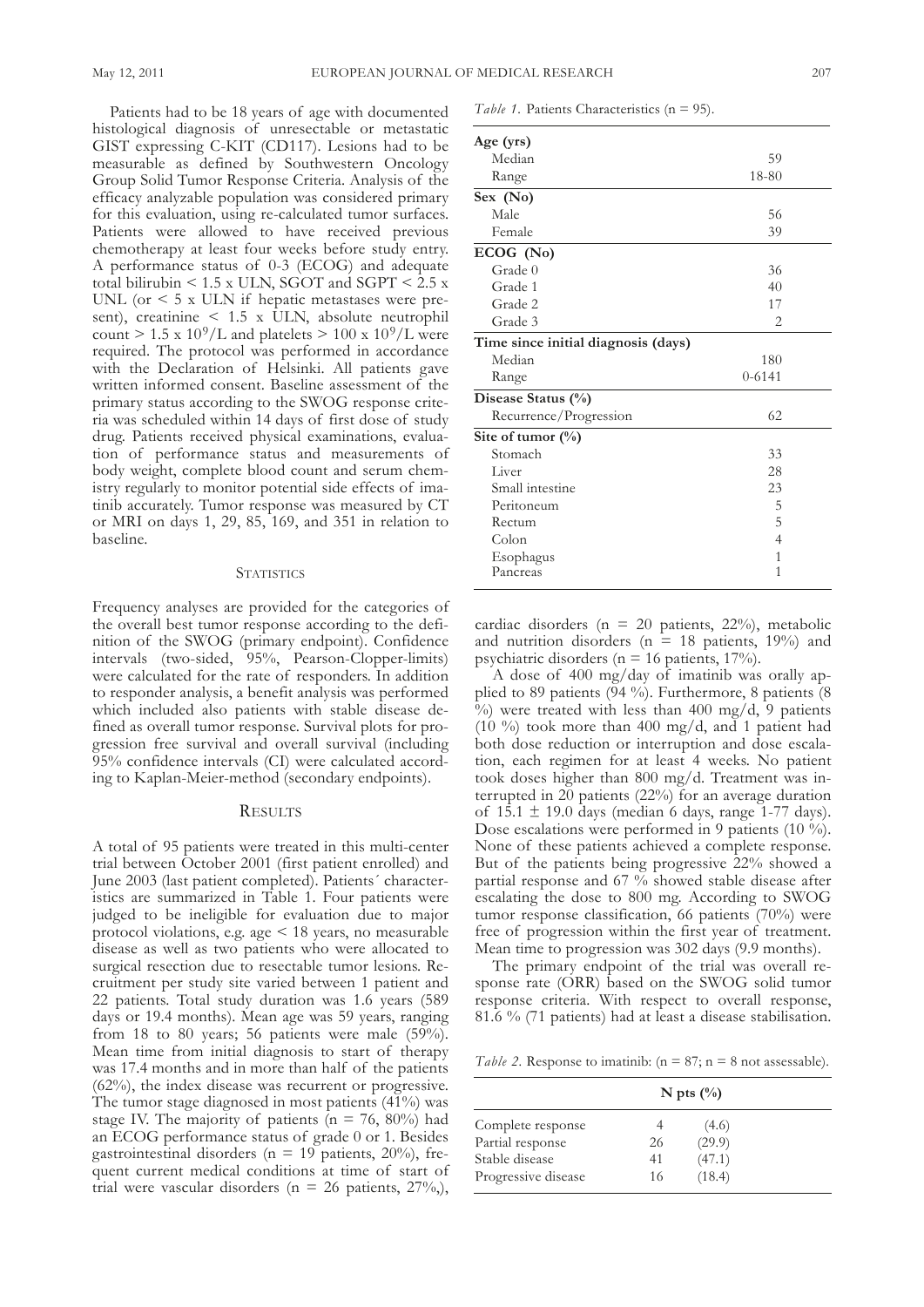*Table* 3.1. Number (%) of patients with adverse events, by body system and preferred term, by relation to study drug.

| $N = 95$                                        | Imatinib mesylate |                          |   |                |               |                |        |
|-------------------------------------------------|-------------------|--------------------------|---|----------------|---------------|----------------|--------|
|                                                 |                   | not related              |   |                | related       |                | total  |
| <b>Gastrointestinal disorders</b>               |                   |                          |   |                |               | 67             | (70.5) |
| nausea                                          | 9                 | (9.5)                    |   | 27             | (28.4)        | 36             | (37.9) |
| abdominal pain                                  | 23                | (24.2)                   | 4 |                | (4.2)27(28.4) |                |        |
| diarrhea                                        | 6                 | (6.3)                    |   | 20             | (21.1)        | 26             | (27.4) |
| vomiting                                        | 8                 | (8.4)                    |   | 9              | (9.5)         | 17             | (17.9) |
| constipation                                    | 10                | (10.5)                   |   | $\overline{4}$ | (4.2)         | 14             | (14.7) |
| flatulence                                      | 5                 | (5.3)                    |   | 6              | (6.3)         | 11             | (11.6) |
| abdominal discomfort                            | 8                 | (8.4)                    |   | $\sqrt{2}$     | (2.1)         | 10             | (10.5) |
| dyspepsia                                       | $\mathbf{2}$      | (2.1)                    |   | $\mathfrak{Z}$ | (3.2)         | 5              | (5.3)  |
| abdominal pain                                  | $\mathbf{2}$      | (2.1)                    |   | $\overline{2}$ | (2.1)         | $\overline{4}$ | (4.2)  |
| subileus                                        | $\overline{4}$    | (4.2)                    |   |                | $-$           | $\overline{4}$ | (4.2)  |
| melaena                                         | 3                 | (3.2)                    |   |                | $-$           | 3              | (3.2)  |
| stomatitis                                      | 3                 | (3.2)                    |   |                | $-$           | 3              | (3.2)  |
|                                                 |                   |                          |   |                |               |                |        |
| <b>General disorders</b>                        |                   |                          |   |                |               | 54             | (56.8) |
| oedema peripheral                               | 6                 | (6.3)                    |   | 23             | (24.2)        | 29             | (30.5) |
| fatigue                                         | 9                 | (9.5)                    |   | 13             | (13.7)        | 22             | (23.2) |
| oedema                                          | $\mathbf{1}$      | (1.1)                    |   | 9              | (9.5)         | 10             | (10.5) |
| pain                                            | 7                 | (7.4)                    |   | $\overline{2}$ | (2.1)         | 9              | (9.5)  |
| asthenia                                        | 3                 | (3.2)                    |   | 6              | (6.3)         | 9              | (9.5)  |
| fever                                           | 6                 | (6.3)                    |   | $\mathbf{1}$   | (1.1)         | 7              | (7.4)  |
| chest pain                                      | 3                 | 3.2)                     |   |                | $-$           | 3              | (3.2)  |
| Musculoskeletal and connective tissue disorders |                   |                          |   |                |               | 35             | (36.8) |
| muscle cramp                                    | 2                 | (2.1)                    |   | 15             | (15.8)        | 17             | (17.9) |
| arthralgia                                      | 8                 | (8.4)                    |   | $\mathbf{2}$   | (2.1)         | 10             | (10.5) |
| pain (extremities)                              | 6                 | (6.3)                    |   |                | $-$           | 6              | (6.2)  |
| back pain                                       | $\overline{4}$    | (4.2)                    |   | $\mathbf{1}$   | (1.1)         | 5              | (5.3)  |
| myalgia                                         | 1                 | (1.1)                    |   | 3              | (3.2)         | 4              | (4.2)  |
| Skin and subcutaneous tissue disorders          |                   |                          |   |                |               | 34             | (35.8) |
| periorbital oedema                              |                   | $\overline{\phantom{a}}$ |   | 8              | (8.4)         | 8              | (8.4)  |
| exanthema                                       | 1                 | (1.1)                    |   | 6              | (6.3)         | 7              | (7.4)  |
| face oedema                                     |                   |                          |   | 6              | (6.3)         | 6              | (6.3)  |
| hyperhidrosis                                   | 3                 | (3.2)                    |   | $\overline{c}$ | (2.1)         | 5              | (5.3)  |
| alopecia                                        | $\mathbf{1}$      | (1.1)                    |   | $\mathbf{2}$   | (2.1)         | $\mathfrak{Z}$ | (3.2)  |
| dry skin                                        |                   | $-$                      |   | $\mathfrak{Z}$ | (3.2)         | 3              | (3.2)  |
| erythema                                        |                   | $-$                      |   | $\mathfrak{Z}$ | (3.2)         | $\mathfrak{Z}$ | (3.2)  |
| night sweats                                    | 2                 | (2.2)                    |   | $\mathbf{1}$   | (1.1)         | 3              | (3.2)  |
| pruritus                                        |                   |                          |   | 3              | (3.2)         | 3              | (3.2)  |
| scar pain                                       | 3                 | (3.2)                    |   |                |               | 3              | (3.2)  |
|                                                 |                   |                          |   |                |               |                |        |

four patients (4.6 %) attained a complete and 26 patients (29.9%) a partial response to imatinib treatment. Forty-one patients  $(47.1 \t{b})$  revealed a stable disease and 16 patients (18.4 %) had a progressive disease  $(Table 2).$ 

# SAFETY ASSESSMENT

A total of 84 patients (88.4%) experienced at least a single adverse event (AE), and in 74% of patients the AE was judged as drug-related. The most common adverse events were diarrhea (29% of patients), nausea (27%), eyelid edema (23%), peripheral edema (22%), muscle cramps  $(15%)$  and fatigue  $(13%)$ . The majority of these side effects were mild to moderate. The medications most frequently applied for relief were furosemide (24 patients), metamizole sodium (21 patients), metoclopramide (18 patients), allopurinol (16 patients), omeprazole (14 patients) as well as potassium chloride and actylsalicyclic acid (12 patients each).

Regardless of its relationship to the study drug applied, adverse events were severe in 25 patients (26.3%) and life-threatening in 7 patients (7.4%); in 10 of these patients (10.5%), severe adverse events were considered to be related to the study medication. for none of the life-threatening events such a relationship was reported.

Seventy-one patients (74.7%) experienced adverse events or severe adverse events with a suspected relationship to study drug. Among these, the most common were nausea ( $n = 27$  patients, 28.4 %), eyelid edema and peripheral edema in 23 patients each (24.2 %),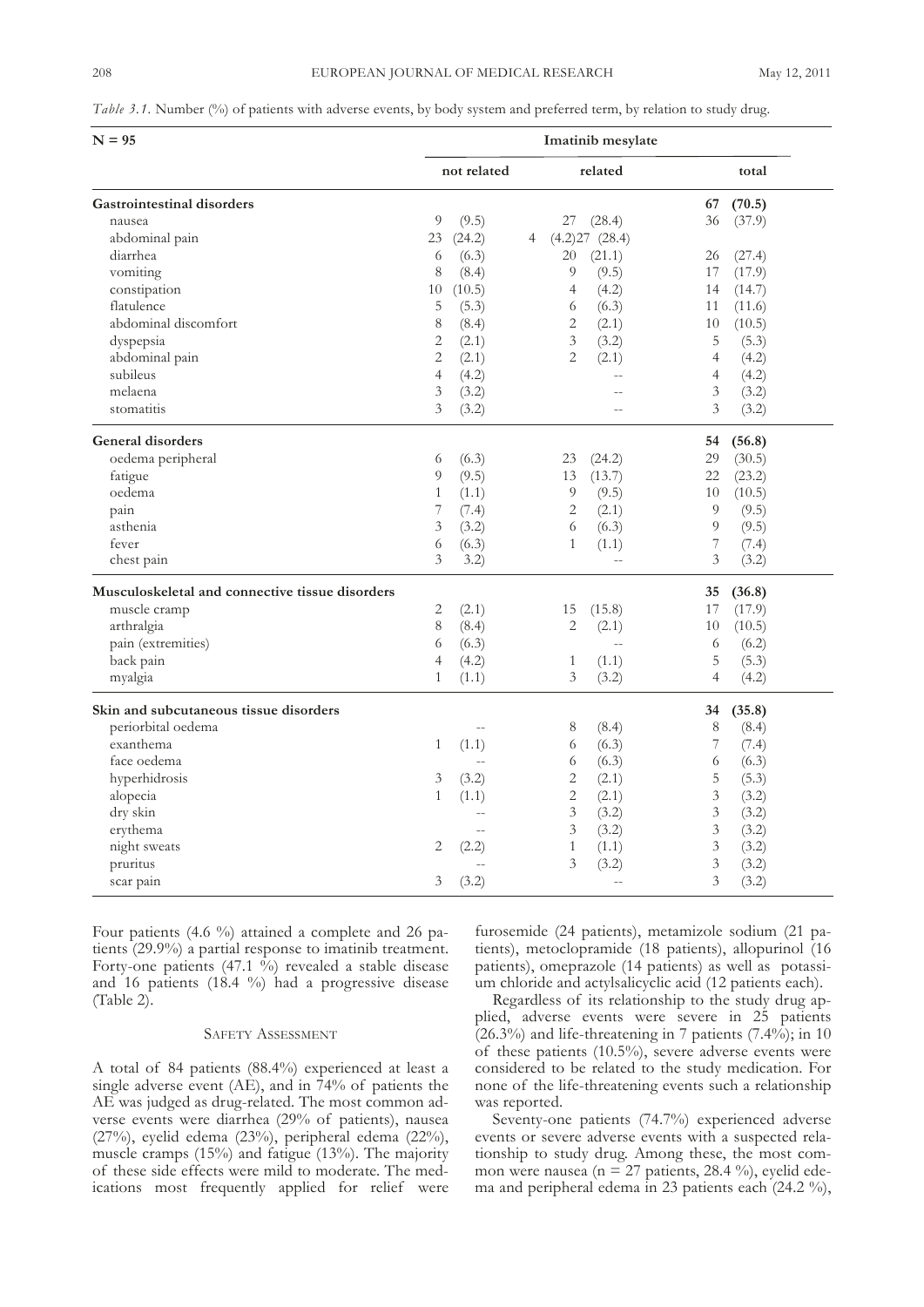| $N = 95$                                        | Imatinib mesylate |                   |    |                          |    |           |  |
|-------------------------------------------------|-------------------|-------------------|----|--------------------------|----|-----------|--|
|                                                 |                   | not related       |    | related                  |    | total     |  |
| Eye disorders                                   |                   |                   |    |                          | 27 | (28.4)    |  |
| eyelid oedema                                   |                   |                   | 23 | (24.2)                   | 23 | (24.2)    |  |
| conjunctivitis                                  |                   | $-$               | 6  | (6.3)                    | 6  | (6.3)     |  |
| lacrimation increased                           |                   |                   | 3  | (3.2)                    | 3  | (3.2)     |  |
| Nervous system disorders                        |                   |                   |    |                          | 23 | (24.1)    |  |
| dizziness                                       | 3                 | (3.2)             | 8  | (8.4)                    | 11 | (11.6)    |  |
| headache                                        | 6                 | (6.3)             | 3  | (3.2)                    | 9  | (9.5)     |  |
| paraesthesia                                    |                   | $\qquad \qquad -$ | 3  | (3.2)                    | 3  | (3.2)     |  |
| Blood and lymphatic system disorders            |                   |                   |    |                          | 21 | (22.1)    |  |
| anaemia                                         | 7                 | (7.4)             | 9  | (9.5)                    | 16 | (16.8)    |  |
| leukopenia                                      |                   | $-$               | 4  | (4.2)                    | 4  | (4.2)     |  |
| Psychiatric disorders                           |                   |                   |    |                          | 19 | (20.0)    |  |
| insomnia                                        | 8                 | (8.4)             | 1  | (1.1)                    | 9  | (9.5)     |  |
| anxiety                                         | 5                 | (5.3)             |    | $-$                      | 5  | (5.3)     |  |
| depression                                      | 3                 | (3.2)             | 2  | (2.1)                    | 5  | (5.3)     |  |
| sleep disorder                                  | $\overline{2}$    | (2.1)             | 2  | (2.1)                    | 4  | (4.2)     |  |
| Metabolism and nutrition disorders              |                   |                   |    |                          | 18 | (19.0)    |  |
| anorexia                                        | 7                 | (7.4)             | 4  | (4.2)                    | 11 | (11.6)    |  |
| hypokalaemia                                    | 6                 | (6.3)             | 1  | (1.1)                    | 7  | (7.4)     |  |
| hyperuricaemia                                  | 3                 | (3.2)             |    | $-$                      | 3  | (3.2)     |  |
| <b>Infections</b>                               |                   |                   |    |                          | 18 | (19.0)    |  |
| nasopharyngitis                                 | 6                 | (6.3)             |    | $-$                      | 6  | (6.3)     |  |
| urinary tract infection                         | 3                 | (3.2)             |    | $-$                      | 3  | (3.2)     |  |
| Respiratory, thoracic and mediastinal disorders |                   |                   |    |                          | 12 | (12.6)    |  |
| cough                                           | 4                 | (4.2)             |    |                          | 4  | (4.2)     |  |
| pleural effusion                                | 3                 | (3.2)             |    | $-$                      | 3  | (3.2)     |  |
| Vascular disorders                              |                   |                   |    |                          | 9  | (9.5)     |  |
| hypertension                                    | 4                 | (4.2)             |    | $-$                      | 4  | (4.2)     |  |
| Laboratory findings                             |                   |                   |    |                          | 37 | (39.0)    |  |
| blood lactate dehydrogenase increased           |                   | 6 (6.3)           |    | 6 (6.3)                  |    | 12 (12.6) |  |
| blood bililrubin increased                      | 2                 | (2.1)             | 8  | (8.4)                    | 10 | (10.5)    |  |
| blood alkaline phosphatase increased            | 5                 | (5.3)             | 4  | (4.2)                    | 9  | (9.5)     |  |
| blood creatinine increased                      | $\mathbf{2}$      | (2.1)             | 6  | (6.3)                    | 8  | (8.4)     |  |
| blood urea increased                            | 3                 | (3.2)             | 4  | (4.2)                    | 7  | (7.4)     |  |
| alanine aminotransferase (ALT) increased        | 2                 | (2.1)             | 4  | (4.2)                    | 6  | (6.3)     |  |
| aspartate aminotransferase (AST) increased      | 2                 | (2.1)             | 4  | (4.2)                    | 6  | (6.3)     |  |
| blood uric acid increased                       | 6                 | (6.3)             |    | $\overline{\phantom{a}}$ | 6  | (6.3)     |  |
| haemoglobin decreased                           | 1                 | (1.1)             | 4  | (4.2)                    | 5  | (5.3)     |  |
| hepatic enzyme increased                        | 1                 | (1.1)             | 3  | (3.2)                    | 4  | (4.2)     |  |

diarrhea in 20 patients (21.1 %), muscle cramps in 15 patients (15.8  $\frac{6}{9}$ ) and fatigue in 13 patients (13.7 %). of the adverse events with suspected relationship to the study drug, 10 patients (10.5 %) experienced severe adverse events but none was life-threatening. Anemia as an adverse event was found in 16 patients (16.8%), in a single case grade III due to bleeding. In 11 patients (11.6%), dose was escalated to 600 or 800 mg/d for at least 4 weeks and in 17 patients (17.9%) for at least 1 day.

Regarding the time since initial diagnosis of GISt, the following events were seen more frequently in patients with relatively longer presence of illness compared to a shorter duration: fatigue ( $n = 8$  vs.  $n = 5$  patients), face edema, conjunctivitis, elevation of lactate dehydrogenase (LDH) (n = 4 vs. n = 2 patients each). It should; however, be noted that subgroups were formed by median split, and the subgroups do not differ considerably.

Suspected unexpected non-serious adverse reactions considered worth mentioning (as recorded in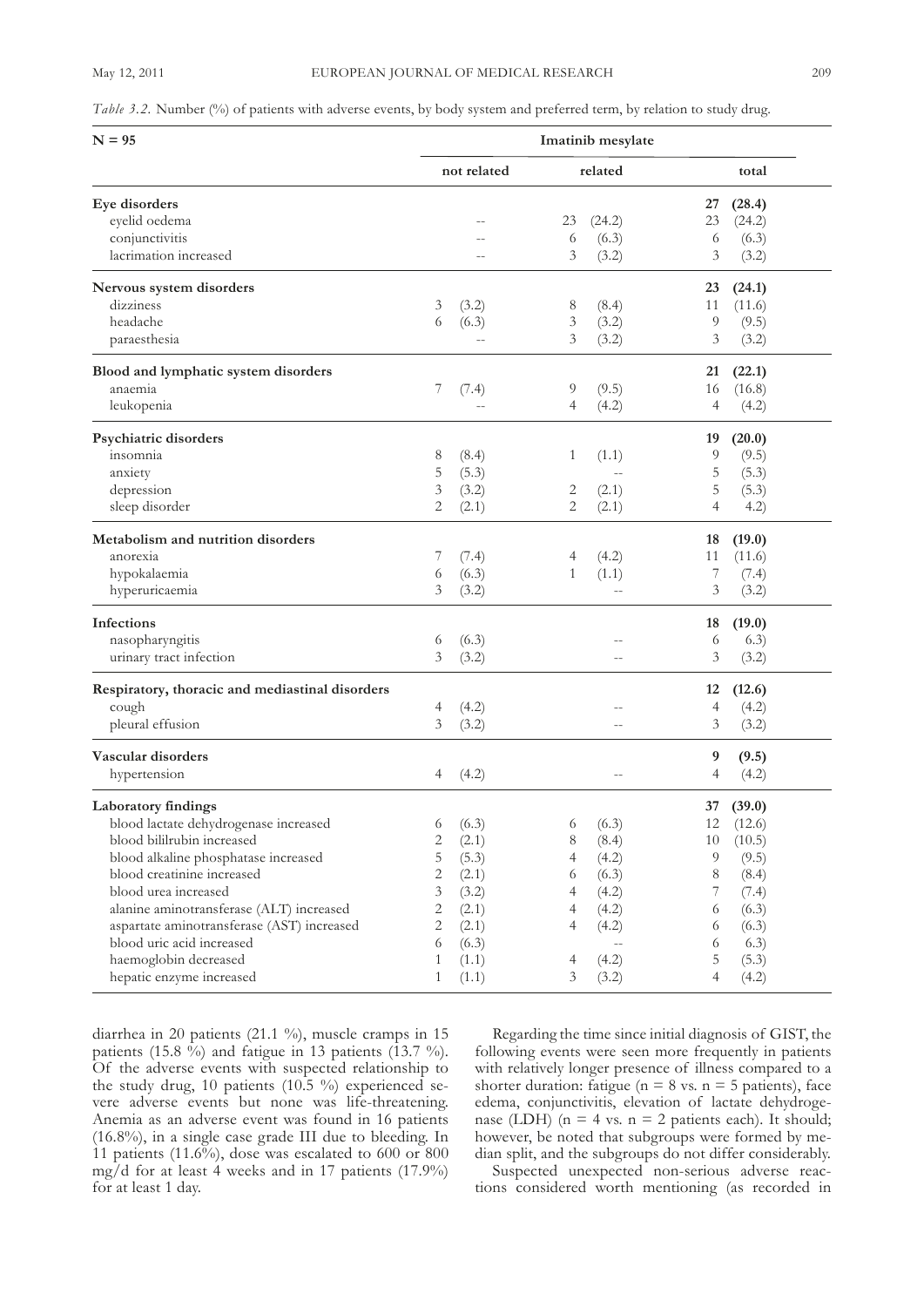| $N = 95$                 |       |        | Grade $1/2$    |        | Grade $3/4$  |       |              |       |  |
|--------------------------|-------|--------|----------------|--------|--------------|-------|--------------|-------|--|
| Preferred term<br>nausea | total |        | related        |        | Total        |       | related      |       |  |
|                          | 34    | (35.8) | 26             | (27.4) | 2            | (2.1) |              | (1.1) |  |
| oedema                   | 8     | (8.4)  | 8              | (8.4)  | 2            | (2.1) | 1            | (1.1) |  |
| oedema peripheral        | 29    | (30.5) | 23             | (24.1) |              |       |              |       |  |
| oedema genital           | 1     | (1.1)  |                | (1.1)  |              | $ -$  |              |       |  |
| Eyelid oedema            | 23    | (24.2) | 23             | (24.2) |              | --    |              |       |  |
| Face oedema              | 6     | (6.3)  | 6              | (6.3)  |              |       |              |       |  |
| Periorbital edema        | 8     | (8.4)  | 8              | (8.4)  |              | $- -$ |              |       |  |
| Vomiting                 | 12    | (12.6) | 8              | (8.4)  | 5            | (5.3) | 1            | (1.1) |  |
| Muscle cramp             | 17    | (17.9) | 15             | (15.8) |              |       |              |       |  |
| Muscle spasticity        | 2     | (2.1)  |                | (1.1)  |              | $- -$ |              |       |  |
| Diarrhea                 | 25    | (26.3) | 19             | (20.0) | $\mathbf{1}$ | (1.1) | $\mathbf{1}$ | (1.1) |  |
| Dermatitis allergic      | 1     | (1.1)  |                | (1.1)  |              | --    |              |       |  |
| Rash                     | 2     | (2.1)  |                | (1.1)  |              | $- -$ |              |       |  |
| Headache                 | 8     | (8.4)  | 2              | (2.1)  | $\mathbf{1}$ | (1.1) | $\mathbf{1}$ | (1.1) |  |
| Abdominal pain           | 24    | (25.3) | 4              | (4.2)  | 3            | (3.2) |              | --    |  |
| Arthralgia               | 9     | (9.5)  | $\overline{c}$ | (2.1)  | $\mathbf{1}$ | (1.1) |              |       |  |

*Table* 4. Number (%) of patients with non-hematological adverse events by severity and relationship to study drug.



*Fig. 1.* Progression free surival.

>3% of patients) were increase in blood urea, decrease in hemoglobin, and leucocytopenia. Neutropenia was not recorded at all. No suspected expected serious adverse reactions (SuSARs) were reported in this trial. Ten patients  $(10.5\%)$  with normal platelets at baseline shifted outside the normal range at end of treatment, and 16 patients (16.8%) shifted above the leukocyte upper limit of normal. Total protein was decreased in 19 patients (20.0%), and alkaline phosphatase was increased in 11 patients  $(11.6\%)$ . No patient in our trial suffered from clinical cardiotoxicity, as reported elsewere [10]. Our findings support, that imatinib does not induce cardiac toxicity even though we did not monitor routineously cardiac function[11].

NCI/NHI Common Toxicity Criteria (CTC) were applied to all laboratory parameters, and shifts across toxicity grades were evaluated in worst case analysis. Shifts from baseline to end of treatment by at least 2 toxicity grades were seen in the following hematological parameters: from grade 0 to grade 3 in lymphocytes count ( $n = 3$  patients, 3.2%); shifts from grade 1 to grade 3 in hemoglobin ( $n = 2$ , 2.1%) and lympho-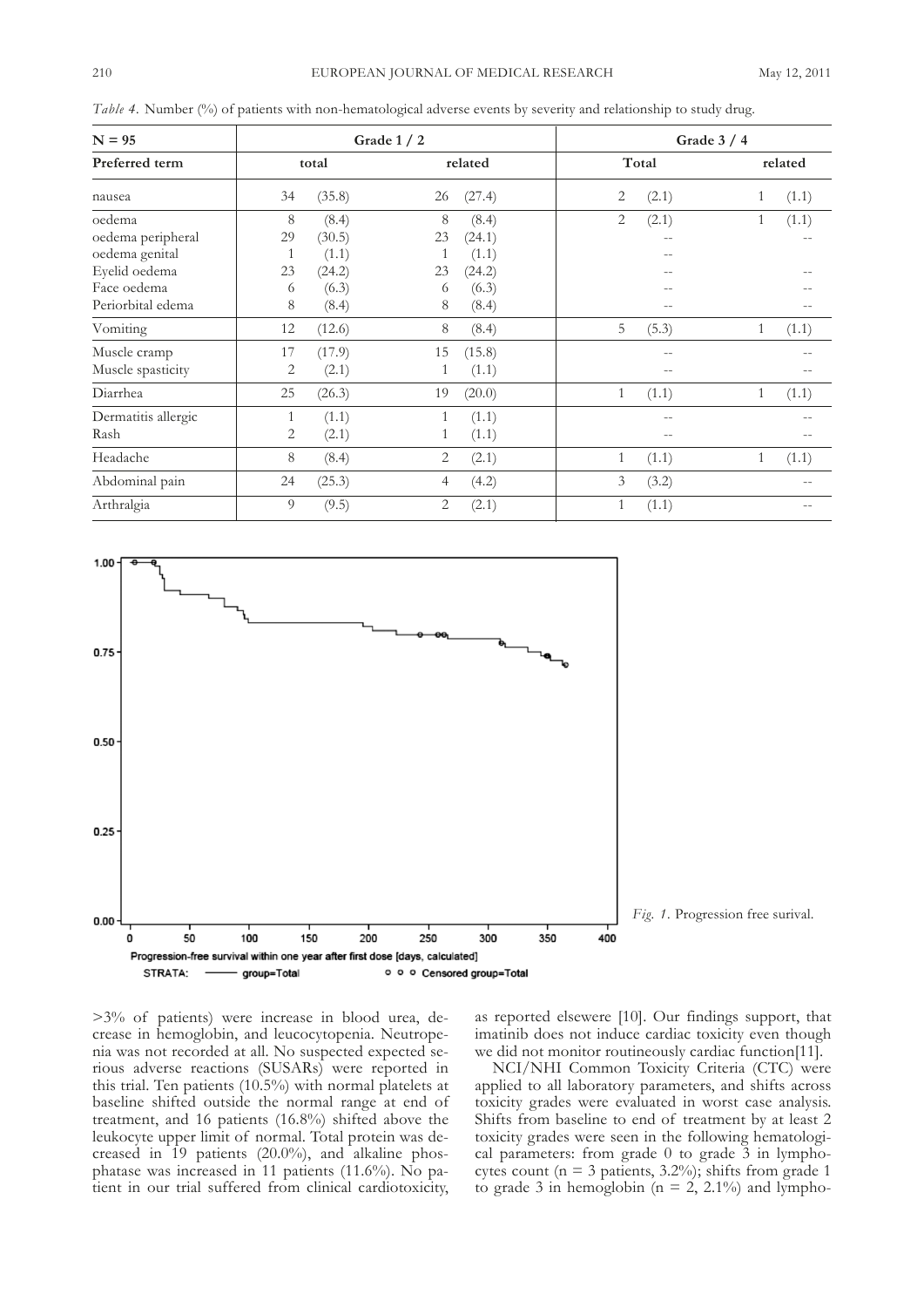

cytes count ( $n = 1, 1.1\%$ ); shifts from grade 0 to grade 2 in lymphocytes count ( $n = 5$ , 5.3%) and hemoglobin  $(n = 3, 3.2\%)$ . No increase in hematological toxicity was seen in basophils, eosinophils, and monocytes. (see Table 4)

Shifts from baseline to end of treatment by at least 2 toxicity grades were seen in the following nonhematological parameters: from grade 0 to grade 3 in creatinine (n = 1, 1.1%) and bilirubin (n = 1, 1.1%); shifts from grade 1 to grade 3 in albumin ( $n = 1$ , 1.1%) and alkaline phosphatase ( $n = 1$ , 1.1%); shifts from grade 0 to grade 2 in bilirubin ( $n = 3$ , 3.2%) and albumin ( $n = 2$ , 2.1%). No increase in nonhematological toxicity was observed in blood urea nitrogen, total protein, or lactate dehydrogenase  $(Table 3.2)$ .

worst case analysis of patients with normal vital signs at baseline and abnormal findings at the most unfavorable post-baseline visit revealed abnormally increased systolic blood pressure and bMI, each in 12 patients (12.6%).

# **DISCUSSION**

The standard treatment of unresectable or metastatic gastrointestinal stromal tumors is imatinib (Glivec) at a dose of 400mg/d, since several studies have shown a disease control rate (CR, PR, SD) of approximately 75% for this agent [12-14]. Our trial showed a comparable rate of 81% and a comparable cR rate of 4%. cRs have been mainly observed in younger patients not older than 58 years, but these patients did not differ regarding other characteristics e.g. initial tumor stage or time since initial diagnosis. The rate of partial response (29%) was lower in our study than previously reported. One reason might be that the majority  $(62\%)$ of our patients suffered from recurrent or progressive disease.

Subgroup analysis of patients with partial response including the performance status, time since initial diagnosis and dose regimen (dose stable vs. escalated) showed that none of these variables made a difference concerning disease control rate.

The present data demonstrated that patients with good performance status (EcoG 1 = 39%, EcoG 0  $= 38\%$ ), were more likely to respond to therapy with imatinib (Glivec). This is in accordance with prognostic data published by the EORTC STBSG [9].

Seventy-five patients (86.2 %) survived the first year of treatment. Exploratory analysis suggests that patients with good performance status at baseline were more likely to survive, both within the first year and thereafter. According to tumor response, 66 patients (75.8 %) were free of progression throughout the trial, until end of treatment, and 62 of these (71.2%) were progression-free within the first year of treatment. Our analysis suggests, that patients with good performance status at baseline were more likely to attain a sustained response to imatinib, which is translated to a longer period of freedom of progression.

During the present trial side effects were meticulously screened, as experiences with imatinib mesylate were limited. Treatment with an oral drug in patients with abdominal tumors, most of them after major surgery, caused gastrointestinal side effects in 70% of patients. 45% of our patients suffered from gastrointestinal side effects related to imatinib and 25% had gastrointestinal problems likely not to be related to the drug (see Table 3). Nausea, vomiting and diarrhea were among the common gastrointestinal adverse events. Nausea could be improved by taking imatinib during meals and together with 500 ml water. In case of ineffectiveness metoclopramide was prescribed. loperamide is a reasonable option to treat imatinib-related diarrhea. commonly observed were periorbital edema, peripheral edema in the lower legs, muscle